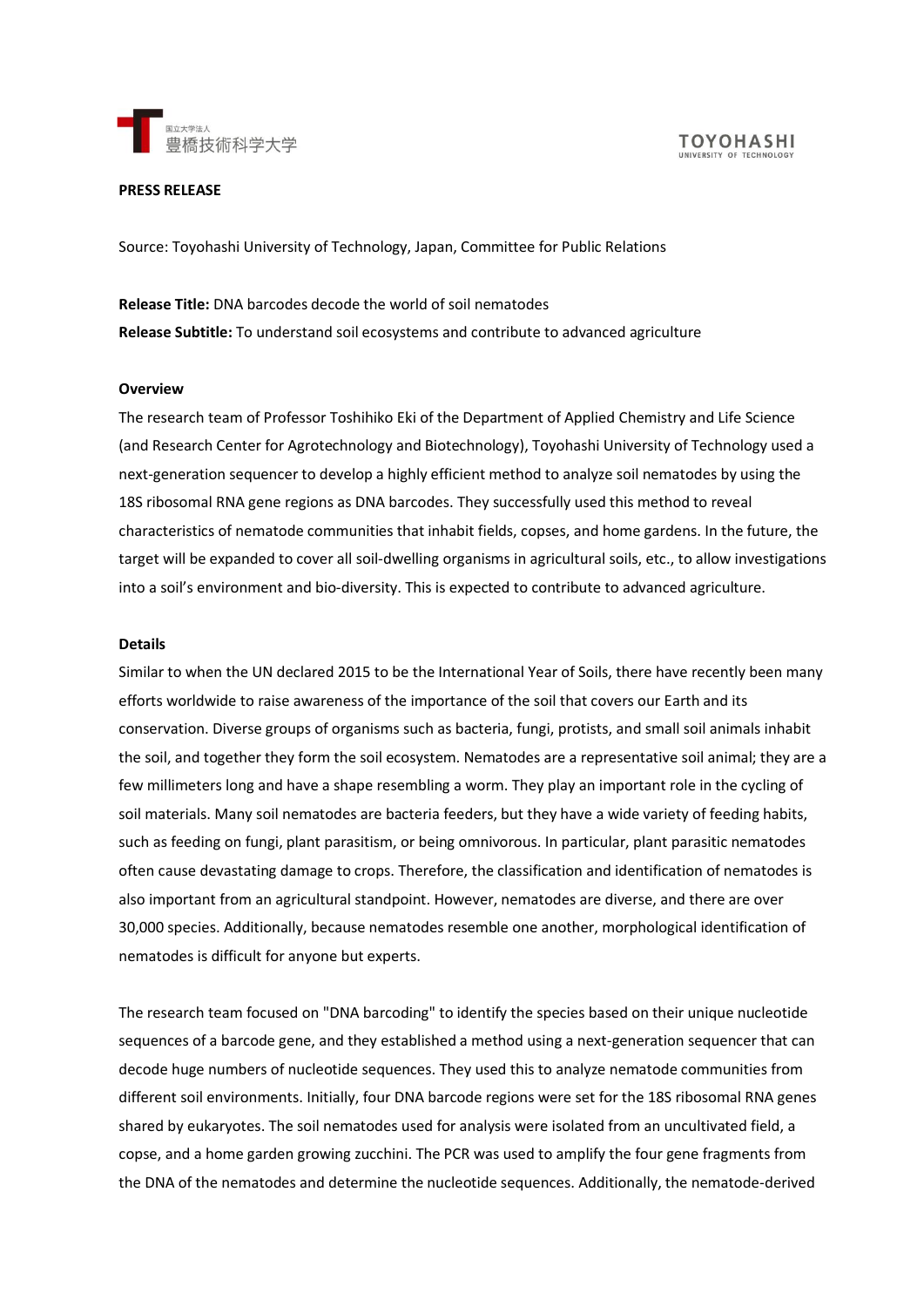

# **TOYOHASHI**

sequence variants (SVs) representing independent nematode species were identified, and after taxonomical classification and analysis of the SVs, it was revealed that plant parasitizing nematodes were abundant in the copse soil and bacteria feeders were abundant in the soil from the home garden. It was also determined that predatory nematodes and omnivorous nematodes were abundant in the uncultivated field, in addition to bacteria feeders.

This DNA barcoding method using a next-generation sequencer is widely used for the analysis of intestinal microbiota, etc., but analyses of eukaryotes such as nematodes are still in the research stage. This research provides an example of its usefulness for the taxonomic profiling of soil nematodes.

### **Development Background**

Research team leader Toshihiko Eki stated, "Through genetic research, I have been working with nematodes (mainly *C. elegans*) for around 20 years. As a member of our university's Research Center for Agrotechnology and Biotechnology, I came up with this theme while considering research that we could perform that is related to agriculture. As a test, we isolated nematodes from the university's soybean field and unmanaged flowerbed and analyzed the DNA barcode for each nematode. Bacteria feeders were abundant in the soybean field, and that was used for comparison with the flowerbed, where weedparasitizing nematodes and their predator nematodes were abundant. This discovery was the start of our research (Morise et al., *PLoS ONE*, 2012). If that method using one-by-one DNA sequencing was the first generation, the current method using the next-generation sequencer is the second generation, and we were able to clarify characteristics of nematode communities representing the three ecologically different soil environments according to expectations."

# **Future Outlook**

Currently, the research team is developing the third-generation DNA barcoding method which involves purifying DNA directly from the soil and analyzing the organisms in the whole soil instead of isolating and analyzing any particular soil-dwelling organisms. They are currently analyzing the soil biota of cabbage fields, etc. They are aiming to precisely analyze how communities of soil-dwelling organisms including microbes change with crop growth, clarify the effects that cultivated plants have on these organisms, and investigate biota closely related to plant diseases. If this research moves forward, crops can be cultivated and managed logically based on biological data in agricultural soils, and it can contribute to advancing smart agriculture in Japan, such as in the prominent Higashi-Mikawa agriculture region and beyond.

This research was performed with the support of the Takahashi Industrial and Economic Research Foundation.